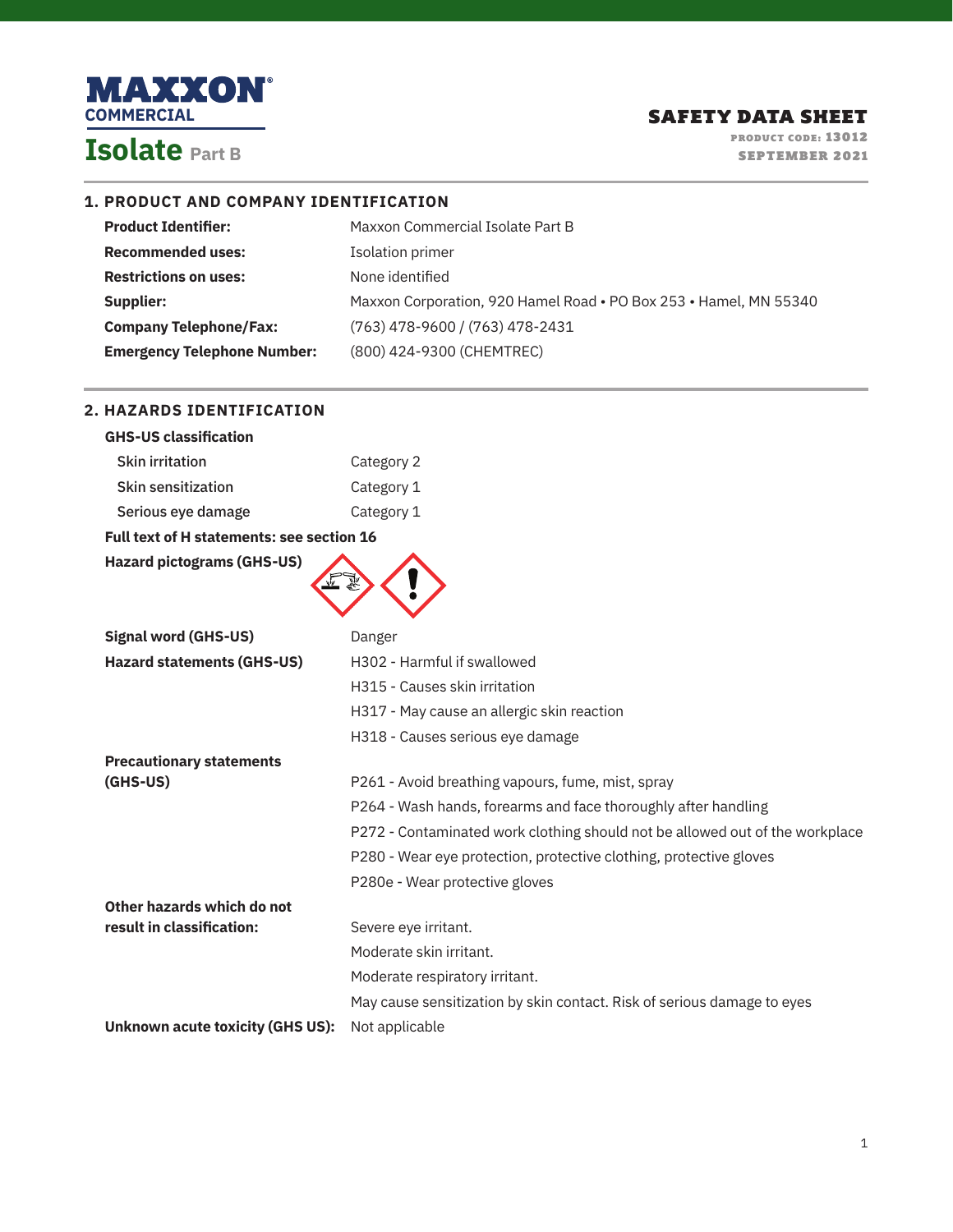

### **3. COMPOSITION/INFORMATION ON INGREDIENTS**

| <b>Substances:</b>                        | Not applicable |                           |                                                                     |
|-------------------------------------------|----------------|---------------------------|---------------------------------------------------------------------|
| <b>CHEMICAL NAME</b>                      | %              | <b>PRODUCT IDENTIFIER</b> | <b>GHS-US CLASSIFICATION</b>                                        |
| Red Iron Oxide                            | < 10           | (CAS-No.) 1309-37-1       | Skin Irrit. 2, H315<br>Eye Dam. 1 - H318                            |
| Water                                     | < 50           | (CAS-No.) 7732-18-5       | N/A                                                                 |
| Isopropyl Alcohol (2<br>propanol)         | $\leq 5$       | CAS-No.) 67-63-0          | Flam. Liq. 2, H225<br>Eye Irrit. 2A, H319<br><b>STOT SE 3, H335</b> |
| Remaining ingredients<br>are trade secret | $20$           | N/A                       | N/A                                                                 |

## **Full text of hazard classes and H-statements:** See section 16

### **4. FIRST AID MEASURES**

| <b>First-aid measures general:</b>                                         | Seek medical advice. If breathing has stopped or is labored, give assisted<br>respirations. Supplemental oxygen may be indicated. If the heart has stopped,<br>trained personnel should begin cardiopulmonary resuscitation immediately.                                                                                                             |
|----------------------------------------------------------------------------|------------------------------------------------------------------------------------------------------------------------------------------------------------------------------------------------------------------------------------------------------------------------------------------------------------------------------------------------------|
|                                                                            | First-aid measures after inhalation: If breathing has stopped or is labored, give assisted respirations. Supplemental<br>oxygen may be indicated. If the heart has stopped, trained personnel should<br>begin cardiopulmonary resuscitation immediately. Move to fresh air.                                                                          |
| <b>First-aid measures after</b>                                            |                                                                                                                                                                                                                                                                                                                                                      |
| skin contact:                                                              | Wash off immediately with plenty of water for at least 20 minutes. Immediately<br>remove contaminated clothing, and any extraneous chemical, if possible to do<br>without delay. Take off contaminated clothing and shoes immediately. NOTE TO<br>PHYSICIANS: Application of corticosteroid cream has been effective in treating<br>skin irritation. |
| <b>First-aid measures</b>                                                  |                                                                                                                                                                                                                                                                                                                                                      |
| after eye contact:                                                         | Rinse immediately with plenty of water also under the eyelids for at least 20<br>minutes. Remove contact lenses.                                                                                                                                                                                                                                     |
|                                                                            | First-aid measures after ingestion: Immediately call a POISON CENTER or doctor/physician. If a person vomits<br>when lying on his back, place him in the recovery position. Prevent aspiration of<br>vomit. Turn victim's head to the side.                                                                                                          |
| Most important symptoms and<br>effects (acute and delayed):                | No additional information available                                                                                                                                                                                                                                                                                                                  |
| <b>Immediate medical attention and</b><br>special treatment, if necessary: | No additional information available                                                                                                                                                                                                                                                                                                                  |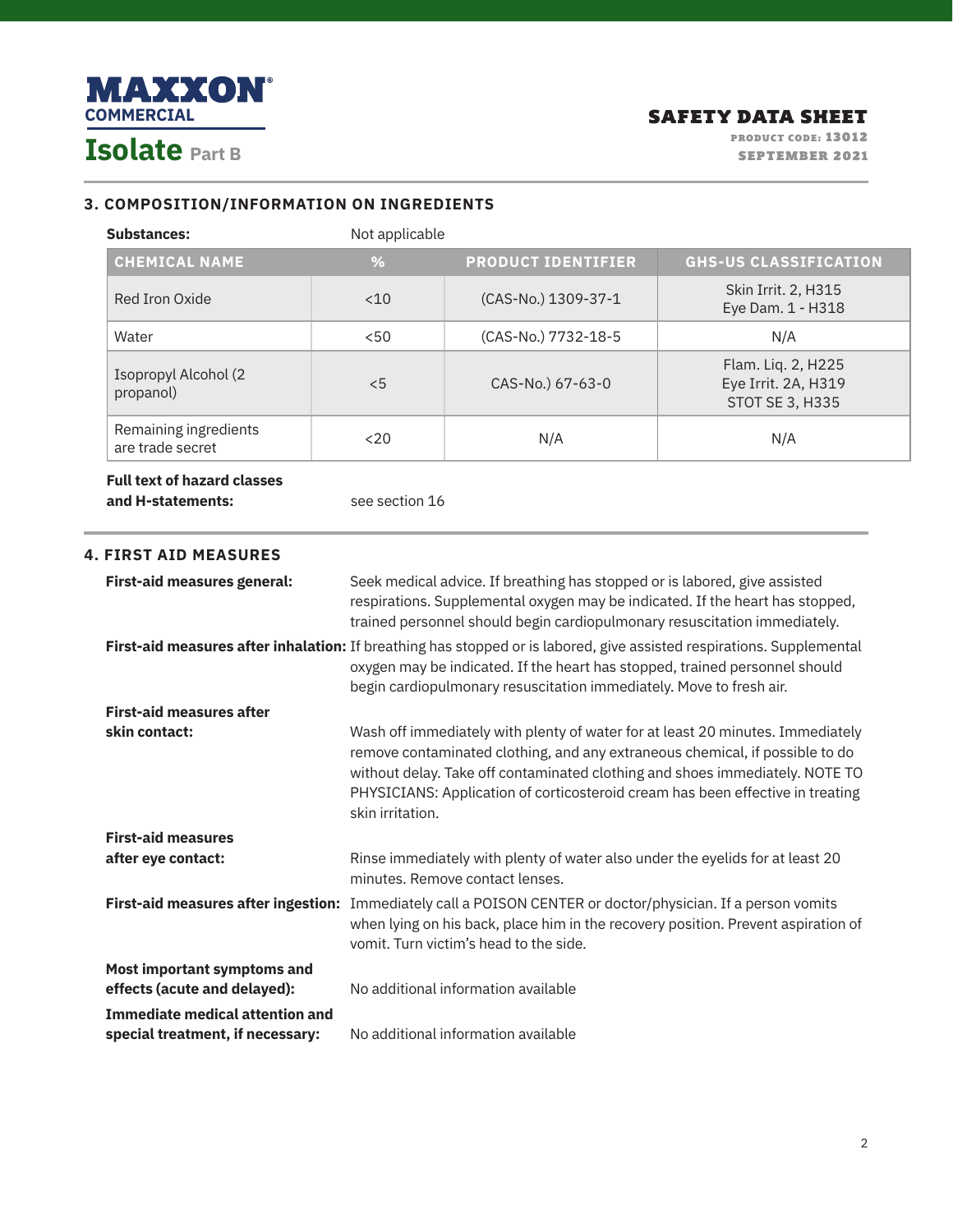

# **5. FIRE FIGHTING MEASURES**

### **Suitable (and unsuitable) extinguishing media**

Suitable extinguishing media: Carbon dioxide (CO2), dry chemical, dry sand, alcohol resistant foam.

### **Specific hazards arising from the chemical**

| Special protective equipment and precautions for fire-fighters |                                                                         |
|----------------------------------------------------------------|-------------------------------------------------------------------------|
|                                                                | be evacuated. Burning produces noxious and toxic fumes.                 |
| Fire-fighting hazard:                                          | Incomplete combustion may form carbon monoxide. Downwind personnel must |
| <b>Combustion Product:</b>                                     | In case of fire, toxic fumes might be formed                            |

| <b>Firefighting instructions:</b> | Exercise caution when fighting any chemical fire.                     |
|-----------------------------------|-----------------------------------------------------------------------|
| Protection during fire fighting:  | Do not enter fire area without proper protective equipment, including |
|                                   | respiratory protection.                                               |

## **6. ACCIDENTAL RELEASE MEASURES**

## **Personal precautions, protective equipment, and emergency procedures**

| General measures:            | Prevent from entering sewers, basements and workpits, or any place where its<br>accumulation can be dangerous. Ventilate area. Stop leak if safe to do so. All<br>disposal methods must follow applicable local regulations.                                                                                                                                                                                   |
|------------------------------|----------------------------------------------------------------------------------------------------------------------------------------------------------------------------------------------------------------------------------------------------------------------------------------------------------------------------------------------------------------------------------------------------------------|
| For non-emergency personnel  |                                                                                                                                                                                                                                                                                                                                                                                                                |
| Protective equipment:        | No action shall be taken involving any personal risk or without suitable training.<br>Evacuate surrounding areas. Keep unnecessary and unprotected personnel<br>from entering. Do not touch or walk through spilled material. Avoid breathing<br>vapor or mist. Provide adequate ventilation. Wear appropriate respirator when<br>ventilation is inadequate. Put on appropriate personal protective equipment. |
| For emergency responders     |                                                                                                                                                                                                                                                                                                                                                                                                                |
| Protective equipment:        | If specialized clothing is required to deal with the spillage, take note of any<br>information in Section 8 on suitable and unsuitable materials. See also the<br>information in "For non-emergency personnel".                                                                                                                                                                                                |
| Emergency procedures:        | Stop leak if safe to do so. Evacuate unnecessary personnel. Prevent from<br>entering sewers, basements and work pits, or any place where its accumulation<br>can be dangerous. Ventilate area. Cover spill with noncombustible material,<br>e.g.: sand/earth.                                                                                                                                                  |
| Environmental precautions:   | Avoid dispersal of spilled material and runoff and contact with soil, waterways,<br>drains and sewers. Inform the relevant authorities if the product has caused<br>environmental pollution (sewers, waterways, soil or air).                                                                                                                                                                                  |
| Methods and material for     |                                                                                                                                                                                                                                                                                                                                                                                                                |
| containment and cleaning up: | Stop leak if without risk. Move containers from spill area. Dilute with water and<br>mop up if water-soluble. Alternatively, or if water-insoluble, absorb with an inert<br>dry material and place in an appropriate waste disposal container. Dispose of<br>via a licensed waste disposal contractor.                                                                                                         |
| Reference to other sections: | No additional information available.                                                                                                                                                                                                                                                                                                                                                                           |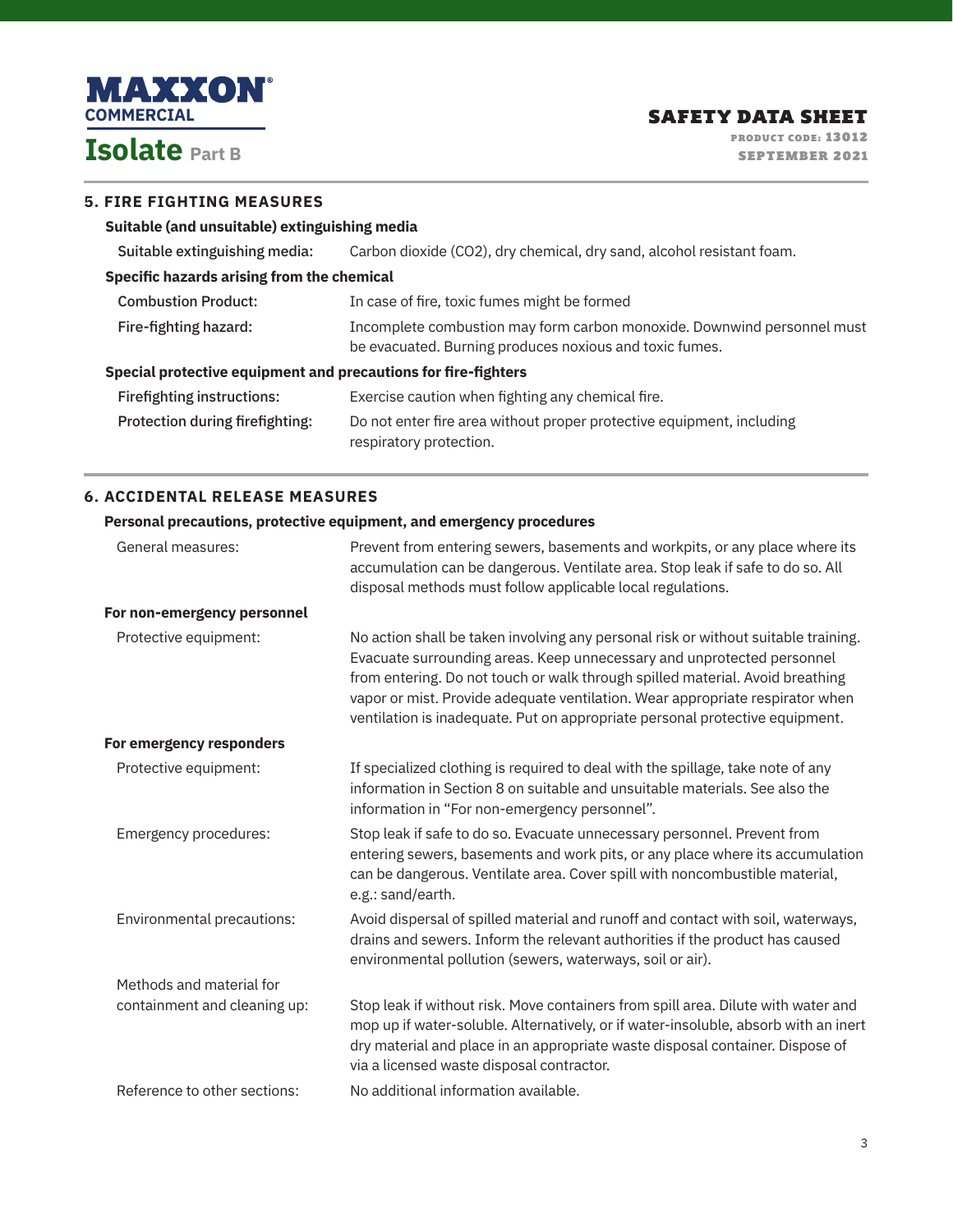

# **7. HANDLING AND STORAGE**

| <b>Precautions for safe handling:</b>                        | Emergency showers and eye wash stations should be readily accessible. Adhere<br>to work practice rules established by government regulations. Avoid contact<br>with eyes. Use only in well-ventilated areas. Avoid breathing vapors and/or<br>aerosols. Use personal protective equipment. When using, do not eat, drink or<br>smoke.                                                                                                                                                                                                  |
|--------------------------------------------------------------|----------------------------------------------------------------------------------------------------------------------------------------------------------------------------------------------------------------------------------------------------------------------------------------------------------------------------------------------------------------------------------------------------------------------------------------------------------------------------------------------------------------------------------------|
| Conditions for safe storage, including any incompatibilities |                                                                                                                                                                                                                                                                                                                                                                                                                                                                                                                                        |
| <b>Technical measures:</b>                                   | Eating, drinking and smoking should be prohibited in areas where this material<br>is handled, stored and processed. Workers should wash hands and face before<br>eating, drinking and smoking. Remove contaminated clothing and protective<br>equipment before entering eating areas. See also Section 8 for additional<br>information on hygiene measures.                                                                                                                                                                            |
| Storage area:                                                | Store in accordance with local regulations. Store in original container protected<br>from direct sunlight in a dry, cool and well-ventilated area, away from<br>incompatible materials (see section 10 of SDS) and food and drink. Store locked<br>up. Keep container tightly closed and sealed until ready for use. Containers<br>that have been opened must be carefully resealed and kept upright to prevent<br>leakage. Do not store in unlabeled containers. Use appropriate containment to<br>avoid environmental contamination. |

### **8. EXPOSURE CONTROLS / PERSONAL PROTECTION**

| Not applicable                                                                                                                                                                                                                                                                                                                                                                                                                                                            |  |  |
|---------------------------------------------------------------------------------------------------------------------------------------------------------------------------------------------------------------------------------------------------------------------------------------------------------------------------------------------------------------------------------------------------------------------------------------------------------------------------|--|--|
| US IDLH (2000ppm)                                                                                                                                                                                                                                                                                                                                                                                                                                                         |  |  |
| Use only with adequate ventilation. If user operations generate dust, fumes,<br>gas, vapor or mist, use process enclosures, local exhaust ventilation or other<br>engineering controls to keep worker exposure to airborne contaminants below<br>any recommended or statutory limits.                                                                                                                                                                                     |  |  |
| Emissions from ventilation or work process equipment should be checked<br>to ensure they comply with the requirements of environmental protection<br>legislation. In some cases, fume scrubbers, filters or engineering modifications<br>to the process equipment will be necessary to reduce emissions to acceptable<br>levels                                                                                                                                           |  |  |
| Individual protection measures/Personal protective equipment                                                                                                                                                                                                                                                                                                                                                                                                              |  |  |
| Wash hands, forearms and face thoroughly after handling chemical products,<br>before eating, smoking and using the lavatory and at the end of the working<br>period. Appropriate techniques should be used to remove potentially<br>contaminated clothing. Contaminated work clothing should not be allowed<br>out of the workplace. Wash contaminated clothing before reusing. Ensure that<br>eyewash stations and safety showers are close to the workstation location. |  |  |
|                                                                                                                                                                                                                                                                                                                                                                                                                                                                           |  |  |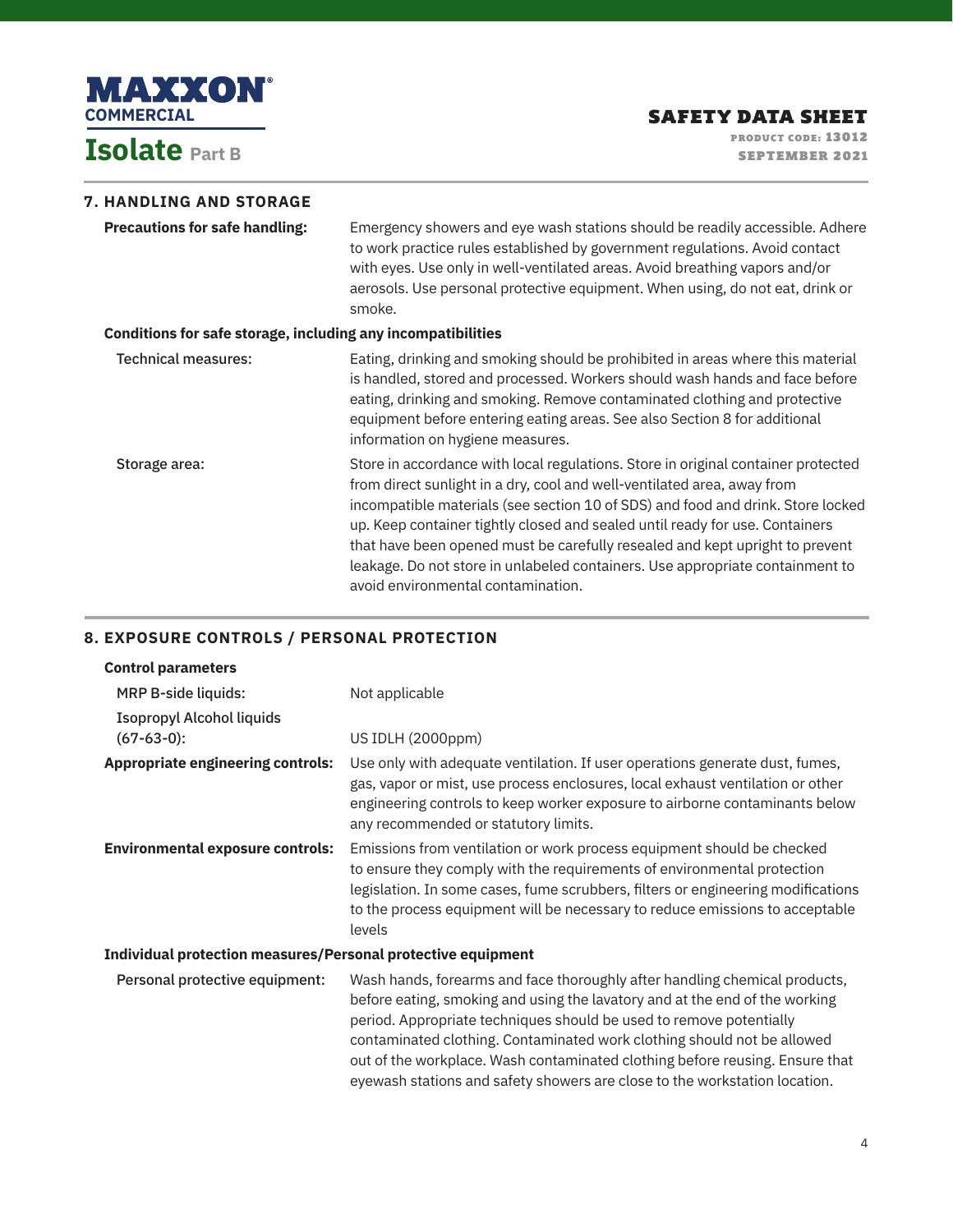

### **8. EXPOSURE CONTROLS / PERSONAL PROTECTION** *Continued*

| Hand protection:               | Chemical-resistant, impervious gloves complying with an approved standard<br>should always be worn when handling chemical products if a risk assessment<br>indicates this is necessary. Considering the parameters specified by the glove<br>manufacturer, check during use that the gloves are still retaining their protective<br>properties. It should be noted that the time to breakthrough for any glove<br>material may be different for different glove manufacturers. In the case of<br>mixtures, consisting of several substances, the protection time of the gloves<br>cannot be accurately estimated. |
|--------------------------------|-------------------------------------------------------------------------------------------------------------------------------------------------------------------------------------------------------------------------------------------------------------------------------------------------------------------------------------------------------------------------------------------------------------------------------------------------------------------------------------------------------------------------------------------------------------------------------------------------------------------|
| Eye protection:                | Safety eyewear complying with an approved standard should be used when a<br>risk assessment indicates this is necessary to avoid exposure to liquid splashes,<br>mists, gases or dusts. If contact is possible, the following protection should<br>be worn, unless the assessment indicates more protection: chemical splash<br>goggles.                                                                                                                                                                                                                                                                          |
| Skin and body protection:      | Personal protective equipment for the body should be selected based on the<br>task being performed and the risks involved and should be approved by a<br>specialist before handling this product.                                                                                                                                                                                                                                                                                                                                                                                                                 |
| <b>Respiratory protection:</b> | Use a properly fitted, air-purifying or air-fed respirator complying with an<br>approved standard if a risk assessment indicates this is necessary. Respirator<br>selection must be based on known or anticipated exposure levels, the hazards<br>of the product and the safe working limits of the selected respirator.                                                                                                                                                                                                                                                                                          |

### **9. PHYSICAL AND CHEMICAL PROPERTIES**

### **Appearance**

| Physical state:                   | Liquid                                                                                                         |
|-----------------------------------|----------------------------------------------------------------------------------------------------------------|
| Color:                            | Red or Gray pigmented                                                                                          |
| Odor:                             | Slight -There may be no odor warning properties, odor is subjective and<br>inadequate to warn of overexposure. |
| <b>Odor threshold:</b>            | Slight Alcohol                                                                                                 |
| pH:                               | 6-8                                                                                                            |
| <b>Melting point:</b>             | No data available                                                                                              |
| <b>Freezing point:</b>            | No data available                                                                                              |
| <b>Boiling point:</b>             | No data available                                                                                              |
| <b>Flash point:</b>               | No data available                                                                                              |
| <b>Evaporation rate:</b>          | No data available                                                                                              |
| <b>Relative evaporation rate:</b> |                                                                                                                |
| (butylacetate=1):                 | No data available                                                                                              |
| <b>Flammability (solid, gas):</b> | No data available                                                                                              |
| Vapor pressure:                   | No data available                                                                                              |
| Relative vapour density at 20 °C: | No data available                                                                                              |
| <b>Relative density:</b>          | No data available                                                                                              |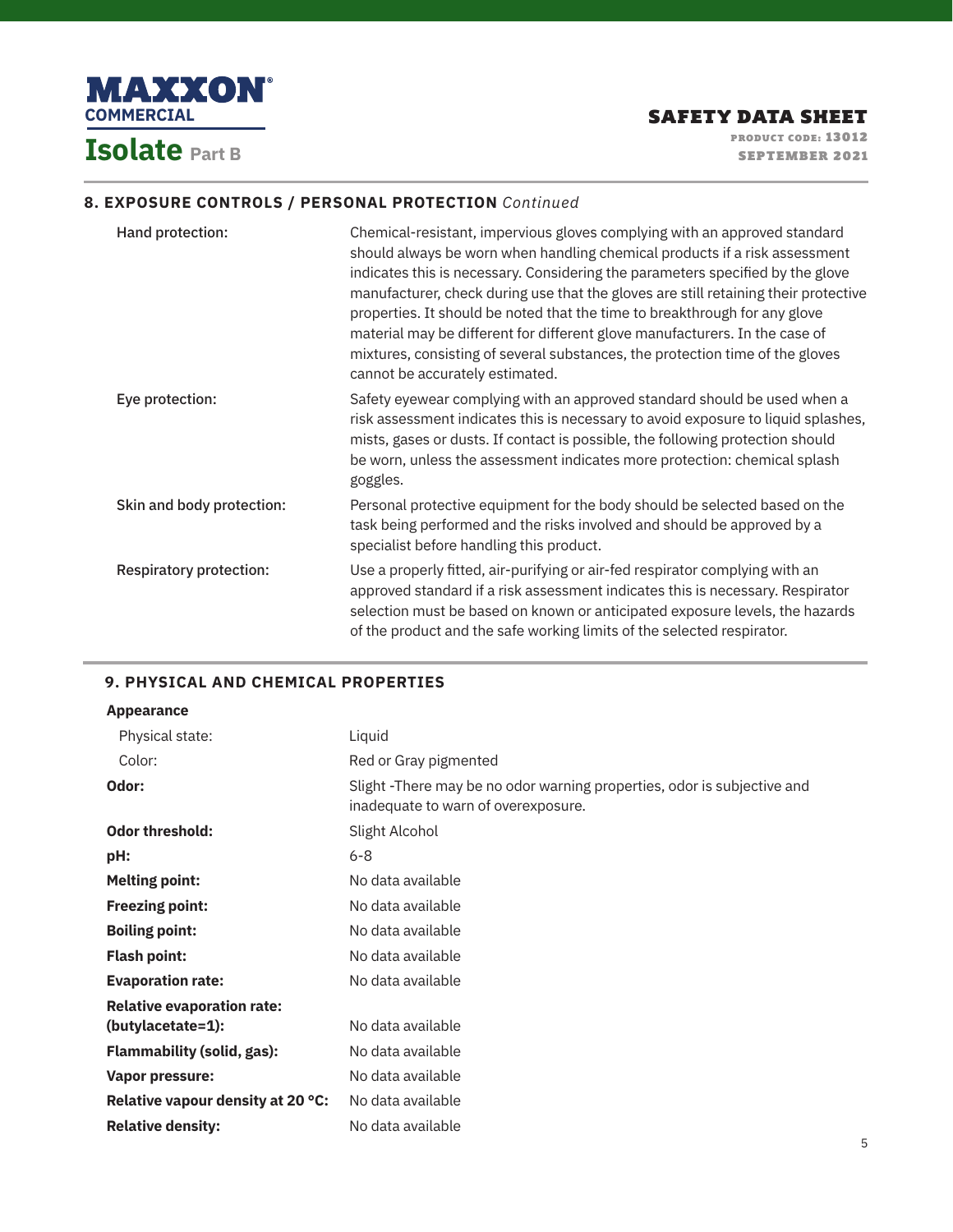

## **9. PHYSICAL AND CHEMICAL PROPERTIES** *Continued*

| <b>Density:</b>                   | 1.16                                |
|-----------------------------------|-------------------------------------|
| Solubility:                       | Negligible                          |
| Log Pow:                          | No data available                   |
| <b>Auto-ignition temperature:</b> | No data available                   |
| <b>Decomposition temperature:</b> | No data available                   |
| <b>Viscosity, kinematic:</b>      | 350-400 cps                         |
| <b>Viscosity, dynamic:</b>        | No data available                   |
| <b>Explosive limits:</b>          | No data available                   |
| <b>Explosive properties:</b>      | No data available                   |
| <b>Oxidising properties:</b>      | No data available                   |
| <b>Other information:</b>         | No additional information available |

## **10. STABILITY AND REACTIVITY**

| <b>Reactivity:</b>             | Stable at normal temperature and pressure                                                                                    |
|--------------------------------|------------------------------------------------------------------------------------------------------------------------------|
| <b>Chemical stability:</b>     | Stable at normal temperature and pressure                                                                                    |
|                                | <b>Possibility of hazardous reactions:</b> Under normal conditions of storage and use, hazardous reactions<br>will not occur |
| <b>Conditions to avoid:</b>    | Extremes of temperature and direct sunlight                                                                                  |
| <b>Incompatible materials:</b> | Reactive or incompatible with the following materials: Strong oxidizing agents,<br>strong bases, mineral acids.              |
| <b>Hazardous</b>               |                                                                                                                              |
| decomposition products:        | Under normal conditions of storage and use, hazardous decomposition<br>products should not be produced.                      |

# **11. TOXICOLOGICAL INFORMATION**

### **Acute toxicity**

| Oral:                                     | Harmful if swallowed.                                                                                                                                  |                |
|-------------------------------------------|--------------------------------------------------------------------------------------------------------------------------------------------------------|----------------|
| <b>MAXXON COMMERCIAL ISOLATE - PART B</b> |                                                                                                                                                        |                |
| LD50 oral rat                             |                                                                                                                                                        | $2,860$ mg/kg  |
| LD50 dermal rat                           |                                                                                                                                                        | $>5,000$ mg/kg |
| <b>Skin corrosion/irritation:</b>         | Moderate skin irritation.                                                                                                                              |                |
| Serious eye damage/irritation:            | Severe eye irritation.                                                                                                                                 |                |
| <b>Respiratory sensitization:</b>         | May cause nose, throat, and lung irritation. Inhalation of vapors and/or aerosols<br>in high concentration may cause irritation of respiratory system. |                |
| <b>Skin sensitization:</b>                | May cause an allergic skin reaction.                                                                                                                   |                |
| Germ cell mutagenicity:                   | Not classified                                                                                                                                         |                |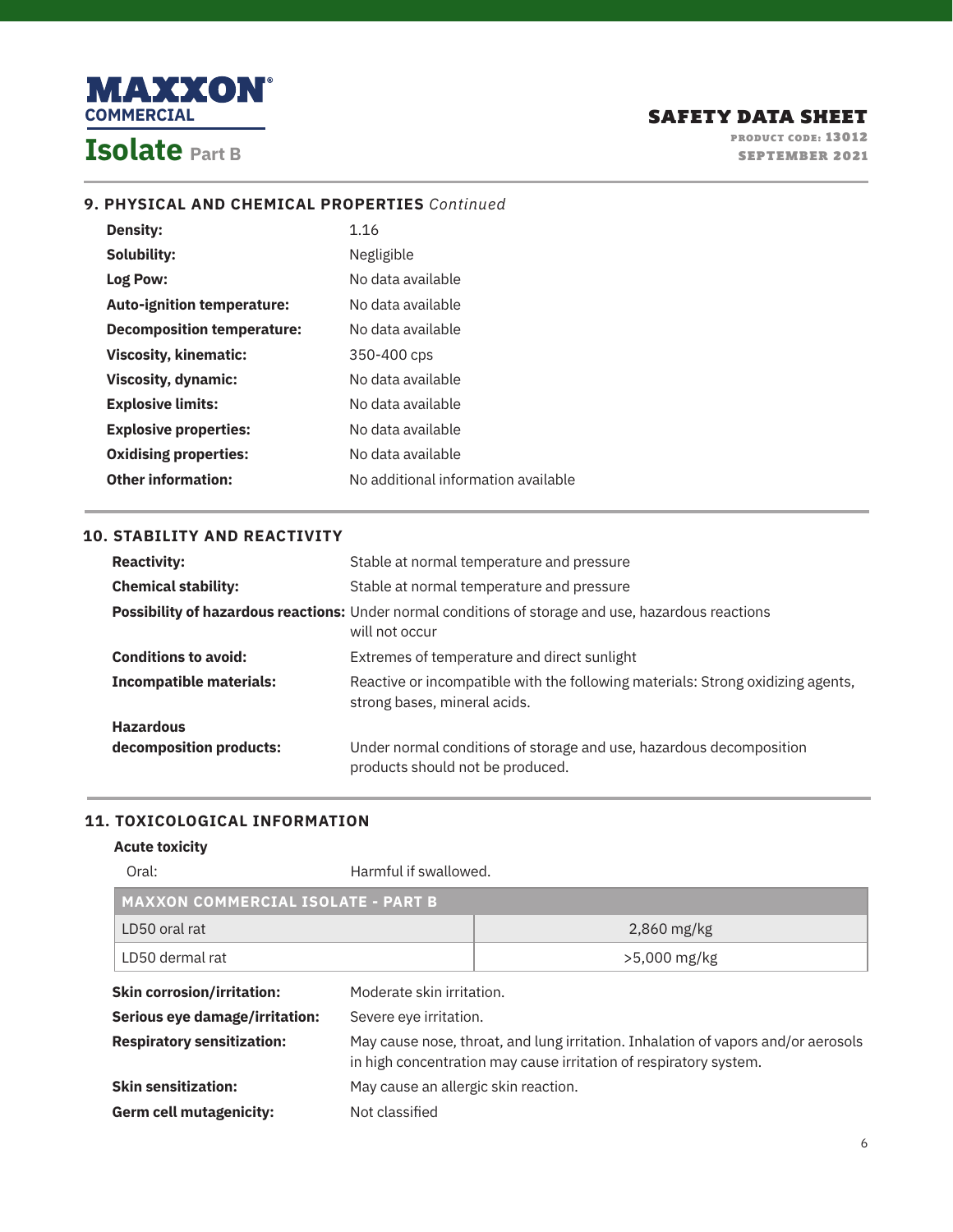

# **11. TOXICOLOGICAL INFORMATION**

| <b>Carcinogenicity:</b>                              | Not classified |
|------------------------------------------------------|----------------|
| <b>Reproductive toxicity:</b>                        | Not classified |
| Specific target organ toxicity<br>(single exposure): | Not classified |
| Specific target organ toxicity                       |                |
| (repeated exposure):                                 | Not classified |
| <b>Aspiration hazard:</b>                            | Not classified |

### **12. ECOLOGICAL INFORMATION**

### **TOXICITY**

п

| <b>MAXXON COMMERCIAL ISOLATE - PART B</b> |                                     |               |
|-------------------------------------------|-------------------------------------|---------------|
| No data on the product itself             |                                     | Not available |
| PERSISTENCE AND DEGRADABILITY             |                                     |               |
| <b>MAXXON COMMERCIAL ISOLATE - PART B</b> |                                     |               |
| No data on the product itself             |                                     | Not available |
| <b>BIOACCUMULATIVE POTENTIAL</b>          |                                     |               |
| <b>MAXXON COMMERCIAL ISOLATE - PART B</b> |                                     |               |
| No data on the product itself             |                                     | Not available |
| <b>MOBILITY IN SOIL</b>                   |                                     |               |
| <b>MAXXON COMMERCIAL ISOLATE - PART B</b> |                                     |               |
| No data on the product itself             |                                     | Not available |
| Other adverse effects                     |                                     |               |
| Effect on the global warming:             | No known effects from this product. |               |
| <b>GWPmix comment:</b>                    | No known effects from this product. |               |

# **13. DISPOSAL CONSIDERATIONS**

### **Disposal methods**

| Regional legislation (waste): | Disposal must be done according to official regulations.                      |
|-------------------------------|-------------------------------------------------------------------------------|
| Product/Packaging disposal    |                                                                               |
| recommendations:              | Avoid release to the environment. Disposal must be done according to official |
|                               | regulations.                                                                  |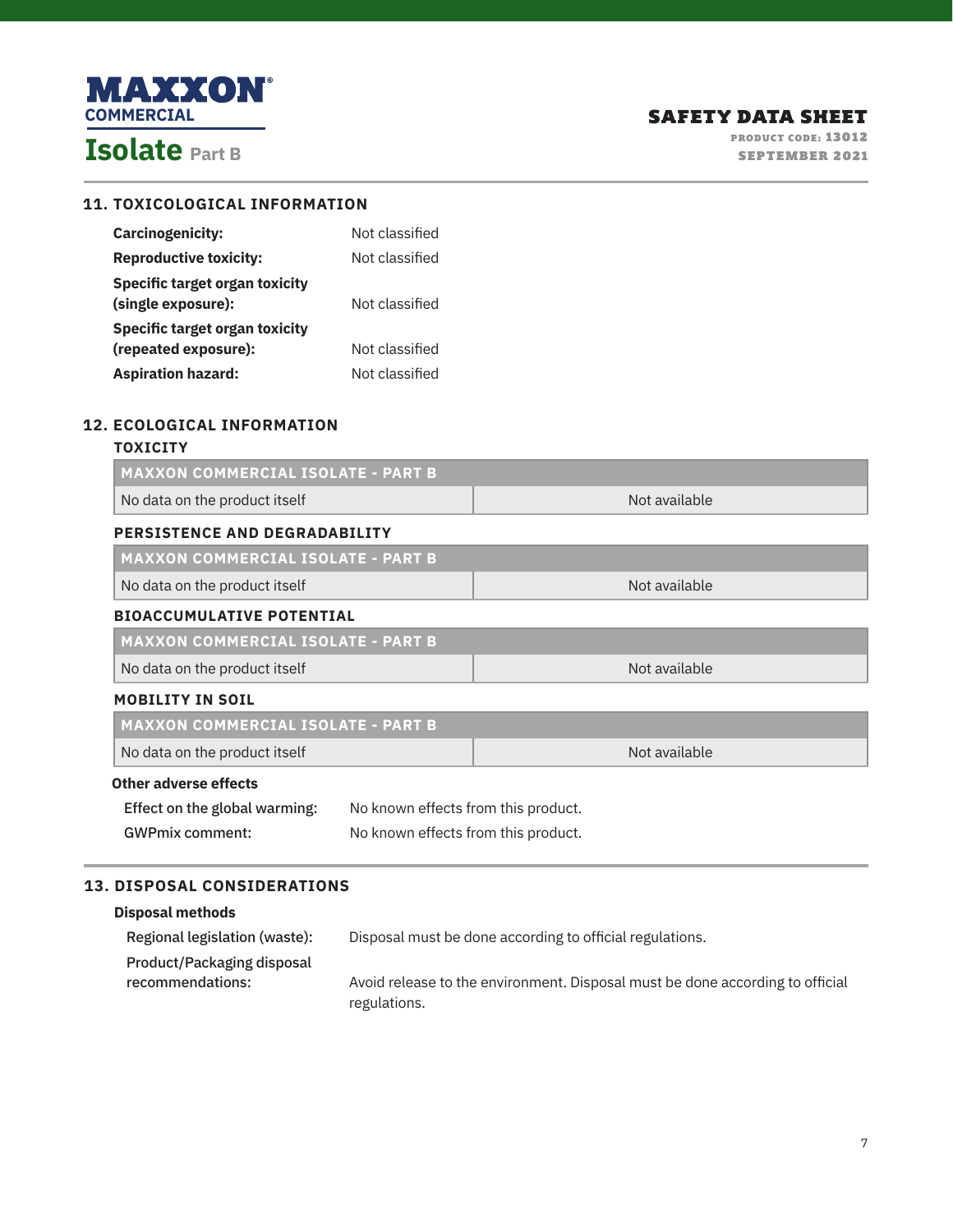

| <b>14. TRANSPORTATION INFORMATION</b>            |                                                                                         |
|--------------------------------------------------|-----------------------------------------------------------------------------------------|
| <b>Department of Transportation (DOT)</b>        |                                                                                         |
| In accordance with DOT:                          | Not regulated                                                                           |
| <b>Transportation of Dangerous Goods</b>         |                                                                                         |
| <b>Transport document</b><br>description (IMDG): | UN 3082 Environmentally hazardous substance, liquid, n.o.s. (epoxy hardener),<br>9, III |
| UN-No. (IMDG):                                   | 3082                                                                                    |
| <b>Proper Shipping Name (IMDG):</b>              | Environmentally hazardous substance, liquid, n.o.s. (epoxy hardener)                    |
| Class (IMDG):                                    | 9 - Miscellaneous dangerous substances and articles                                     |
| Packing group (IMDG):                            | III - Substances presenting low danger                                                  |
| Limited quantities (IMDG):                       | 5L                                                                                      |
| Marine pollutant:                                | Yes                                                                                     |
| Air transport                                    |                                                                                         |
| <b>Transport document</b>                        |                                                                                         |
| description (IATA):                              | UN 3082 Environmentally hazardous substance, liquid, n.o.s. (epoxy hardener),<br>9. III |
| UN-No. (IATA):                                   | 3082                                                                                    |
| <b>Proper Shipping Name (IATA):</b>              | Environmentally hazardous substance, liquid, n.o.s. (epoxy hardener)                    |
| Class (IATA):                                    | 9 - Miscellaneous Dangerous Goods                                                       |
| Packing group (IATA):                            | III - Substances presenting low danger                                                  |
|                                                  |                                                                                         |

## **15. REGULATORY INFORMATION**

| <b>U.S. Federal regulations</b>            |                                                                                                                                                          |                                 |
|--------------------------------------------|----------------------------------------------------------------------------------------------------------------------------------------------------------|---------------------------------|
| <b>Maxxon Commercial Isolate - Part B:</b> |                                                                                                                                                          |                                 |
| <b>EPA TSCA Regulatory Flag:</b>           | All components of this product are listed on the TSCA Inventory of Chemical<br>Substances or are exempt from listing.                                    |                                 |
| <b>SARA Section 312 Hazard</b>             |                                                                                                                                                          |                                 |
| Classes (40 CFR 370)                       | No SARA hazards                                                                                                                                          |                                 |
|                                            | EPOXY RESINS, LIQUIDS (25068-38-6)                                                                                                                       |                                 |
|                                            | Listed on the United States TSCA (Toxic Substances Control Act) inventory<br>Not subject to reporting requirements of the United States SARA Section 313 |                                 |
|                                            | SARA Section 311/312 Hazard Classes                                                                                                                      | Immediate (acute) health hazard |